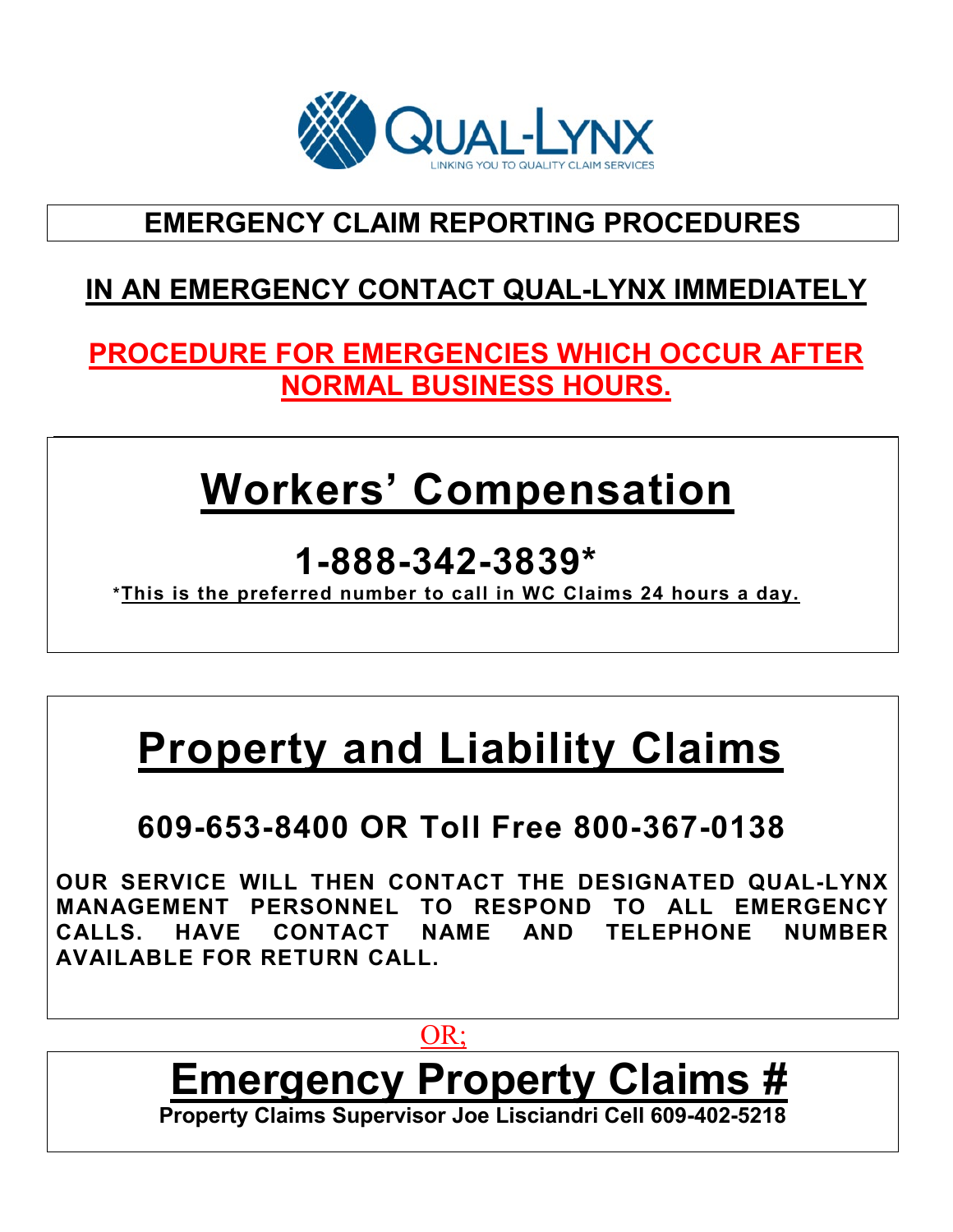### **PROCEDURE TO REPORT CLAIMS DURING NORMAL BUSINESS HOURS.**

#### **WORKERS' COMPENSATION**

#### **QUAL-LYNX WORKERS' COMPENSATION CLAIMS REPORTING AND EMERGENCY REPORTING PROCEDURE:**

Report ALL worker's compensation claims requiring medical treatment as soon as possible by calling your dedicated **QUAL-LYNX HOTLINE:**

# **1-888-342-3839\***

#### **\*This is the preferred number to call in WC Claims 24 hours a day.**

Do not delay in reporting the claim, even if you do not have all necessary information. After the First Report of Injury is taken, the First Report representative will ask the caller if they need to speak to the nurse on call. If so, the First Report representative will ask the caller for a number where they can be reached and will page the nurse. The nurse will call the First Report representative and obtain all pertinent information and call you back to review the process for assigning a nurse case manager and how we will obtain follow up for the injured worker. The nurse will also answer any questions you may have.

For **EMERGENCIES**, ask for the 24-hour nurse on call. As part of the **After Hours** services, there is a nurse on call 24 hours a day, 7 days a week. The nurse is available to speak to the caller in the event of a catastrophic injury. The nurse will be paged and you will receive a return telephone call. Have a contact name and telephone number available.

#### **WORKERS' COMPENSATION CLAIMS**

 **Tammy Langsdorf, Unit Supervisor Direct #: 609-833-2921 E-Mail: [tlangsdorf@qual-lynx.com](mailto:tlangsdorf@qual-lynx.com) Fax: 609-601-3196**

| <b>Adjusters</b>           | <b>Direct Dial</b> | <b>Fax</b>   | <b>Email</b>                      |
|----------------------------|--------------------|--------------|-----------------------------------|
| Mary Jane Tomasello        | 609-833-9217       | 609-601-3196 | mtomasello@qual-lynx.com          |
| <b>Courtney Chialastri</b> | 609-833-9258       | 609-601-3196 | cchialastri@qual-lynx.com         |
| <b>Kaitlyn Leonard</b>     | 609-833-2826       | 609-601-3196 | kleonard@qual-lynx.com            |
| Alexandria McMurren        | 609-833-9345       | 609-601-3196 | alexandria.mcmurren@qual-lynx.com |
| Kate Wozniak               | 804-688-2262       | 609-601-3196 | kwozniak@qual-lynx.com            |
| Bryana Suggs               | 757-945-6044       | 609-601-3196 | Bryana.suggs@qual-lynx.com        |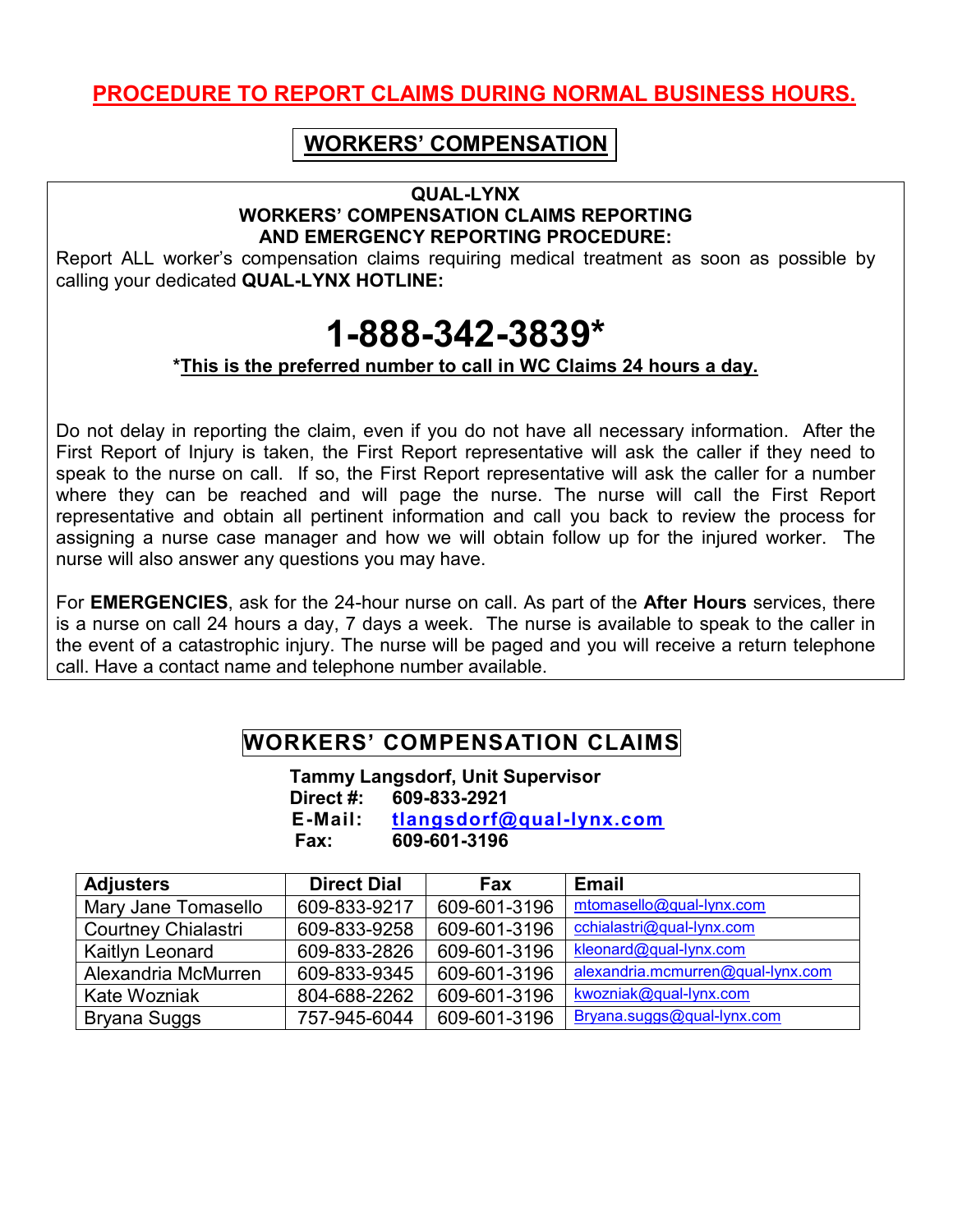#### **PROPERTY DAMAGE**

#### **(**MUNICIPALITY OWNED BUILDINGS, CONTENTS, EQUIPMENT, AND VEHICLES**)**

 **Report all Property claims to:** 

 **Joseph Lisciandri, Property Claims Supervisor Phone: 609-601-3191 E-mail: [jlisciandri@qual-lynx.com](mailto:jlisciandri@qual-lynx.com) Fax: 609-601-3192 Cell Phone: 609-402-5218**

| <b>Adjusters</b>     | <b>Direct Dial</b> | <b>Fax</b>   | <b>Email</b>                        |
|----------------------|--------------------|--------------|-------------------------------------|
| Joe Lisciandri       | 609-601-3191       | 609-601-3192 | jlisciandri@qual-lynx.com           |
| <b>Eileen Stasuk</b> | 609-833-2091       | 609-601-3193 | estasuk@qual-lynx.com               |
| Diane Payne          | 609-833-2202       | 609-601-3194 | $dpayne@qual-lynx.com$              |
| Doris Moore          | 609-833-2903       | 609-601-3194 | $dmoore@qual-lynx.com$              |
| Tanya Johnson        | 609-996-2605       | 609-601-3194 | $tanya$ .johnson $2@$ qual-lynx.com |

**\*Please provide a contact name and telephone number, with location of damaged property and loss description when reporting a claim.**

|  |                                             | LIABILITY (GENERAL, AUTOMOBILE and EPL/POL) |
|--|---------------------------------------------|---------------------------------------------|
|  | (DAMAGE OR INJURY CLAIMED BY A THIRD PARTY) |                                             |

 **Report all Liability claims to: Susan Mooney, Unit Supervisor Phone: 609-833-2902 E-mail: [smooney@qual-lynx.com](mailto:smooney@qual-lynx.com) Fax: 609-601-3188**

| <b>Adjusters</b>        | Ext.         | <b>Fax</b>   | Email                     |
|-------------------------|--------------|--------------|---------------------------|
| <b>Robin Sulzer</b>     | 609-601-3185 | 609-601-3188 | $rsulzer@qual-lynx.com$   |
| William Kissane         | 609-833-9266 | 609-601-3188 | $w$ kissane@qual-lynx.com |
| <b>Stacey Mauceri</b>   | 609-277-4318 | 609-601-3188 | $smauceri@qual-lynx.com$  |
| <b>Christin Petrosh</b> | 609-277-5655 | 609-601-3188 | cpetrosh@qual-lynx.com    |